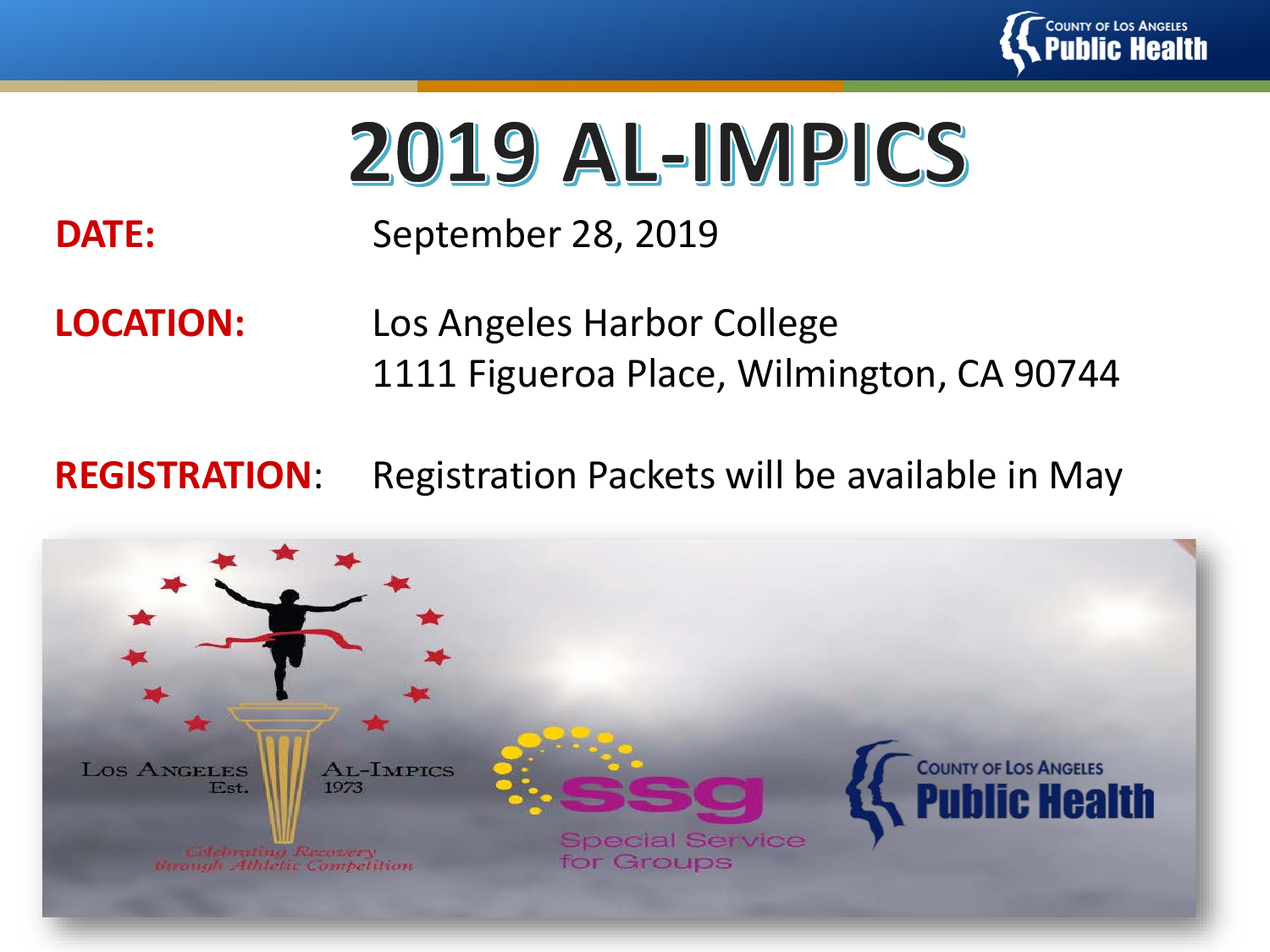

# NETWORK ADEQUACY

Title 42 C.F.R. parts 438.207, 438.68 and 438.206(c)(1)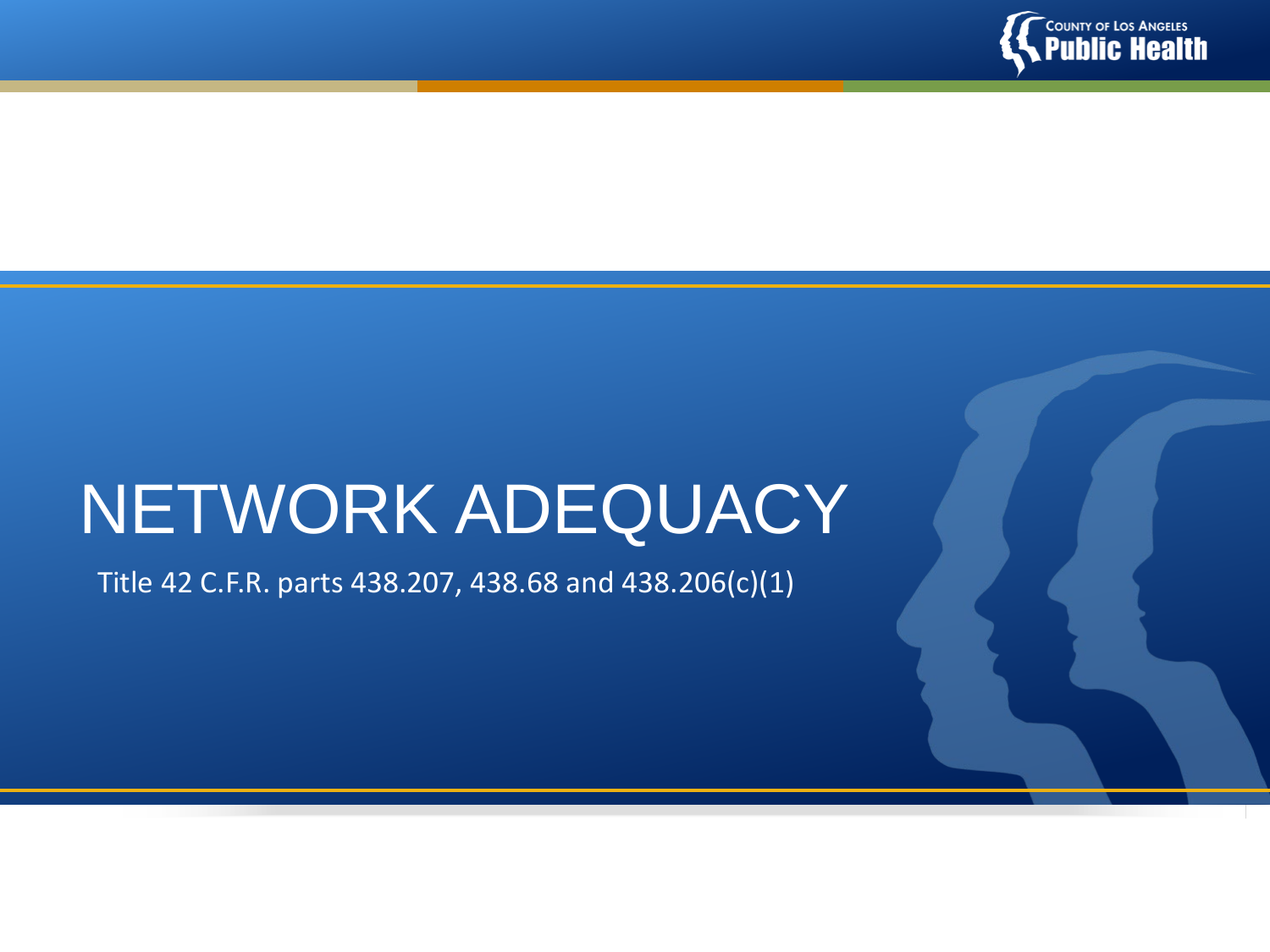

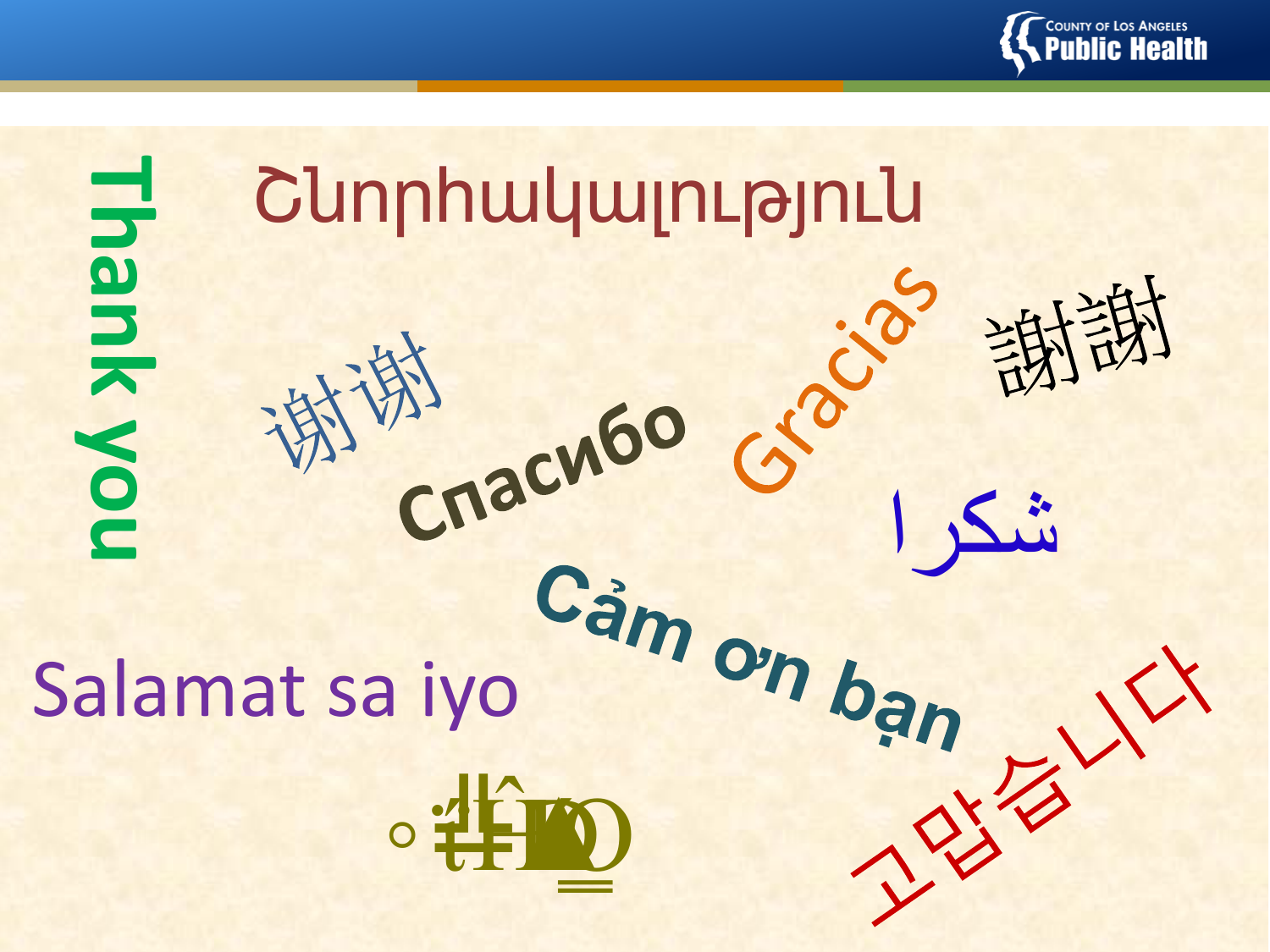

#### **PURPOSE:**

The Center for Medicare and Medicaid Services (CMS) requires that states establish and set standards to certify that its Medicaid managed care beneficiaries have appropriate access to needed SUD treatment services under DMC-ODS Plans.

- **DHCS developed the Network Adequacy Certification Tool (NACT) to annually review, assess and certify that DMC-ODS County plans meet NA standards.**
- **DMC-ODS Counties required to assess network adequacy at least quarterly**
- **Language availability and access to services for individuals with disabilities**
- **Site and provider-specific information on maximum and current # of beneficiaries and caseloads**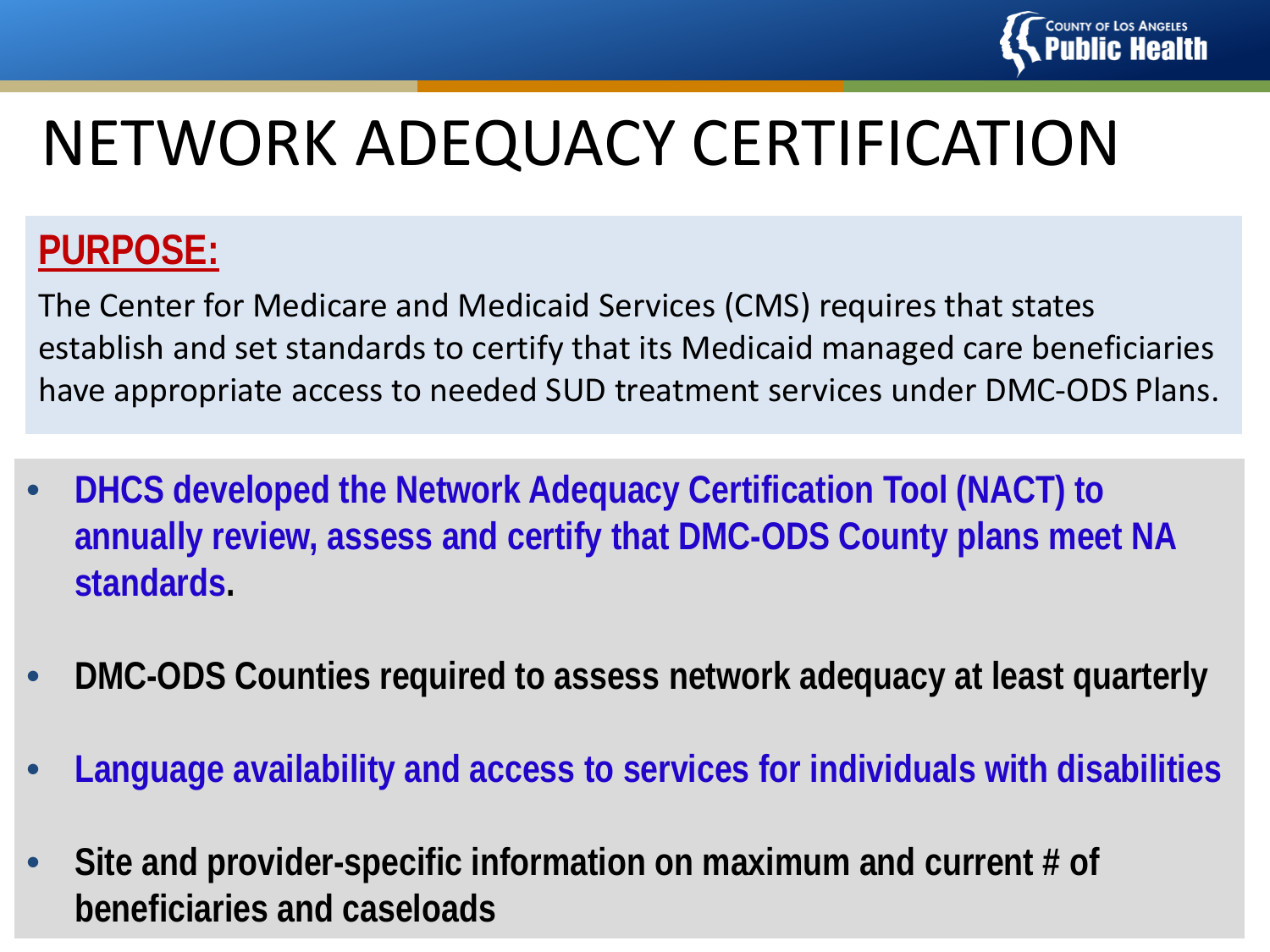

## **Network Adequacy Certification Tool**

- **Network Provider Data, Organizational/Legal Entity**
- **Network Provider Data, Provider Site Detail**
- **Network Provider Data, Rendering Provider Detail**

## Supporting Documentation

- Five different geographic maps
- Request for Alternate Access Standards
- Grievance/Appeals
- Policies:
	- Network Adequacy monitoring
	- Out-of-Network Access
	- **Timely Access**
	- **Service Availability**
	- Physical Accessibility
	- 24/7 Language Assistance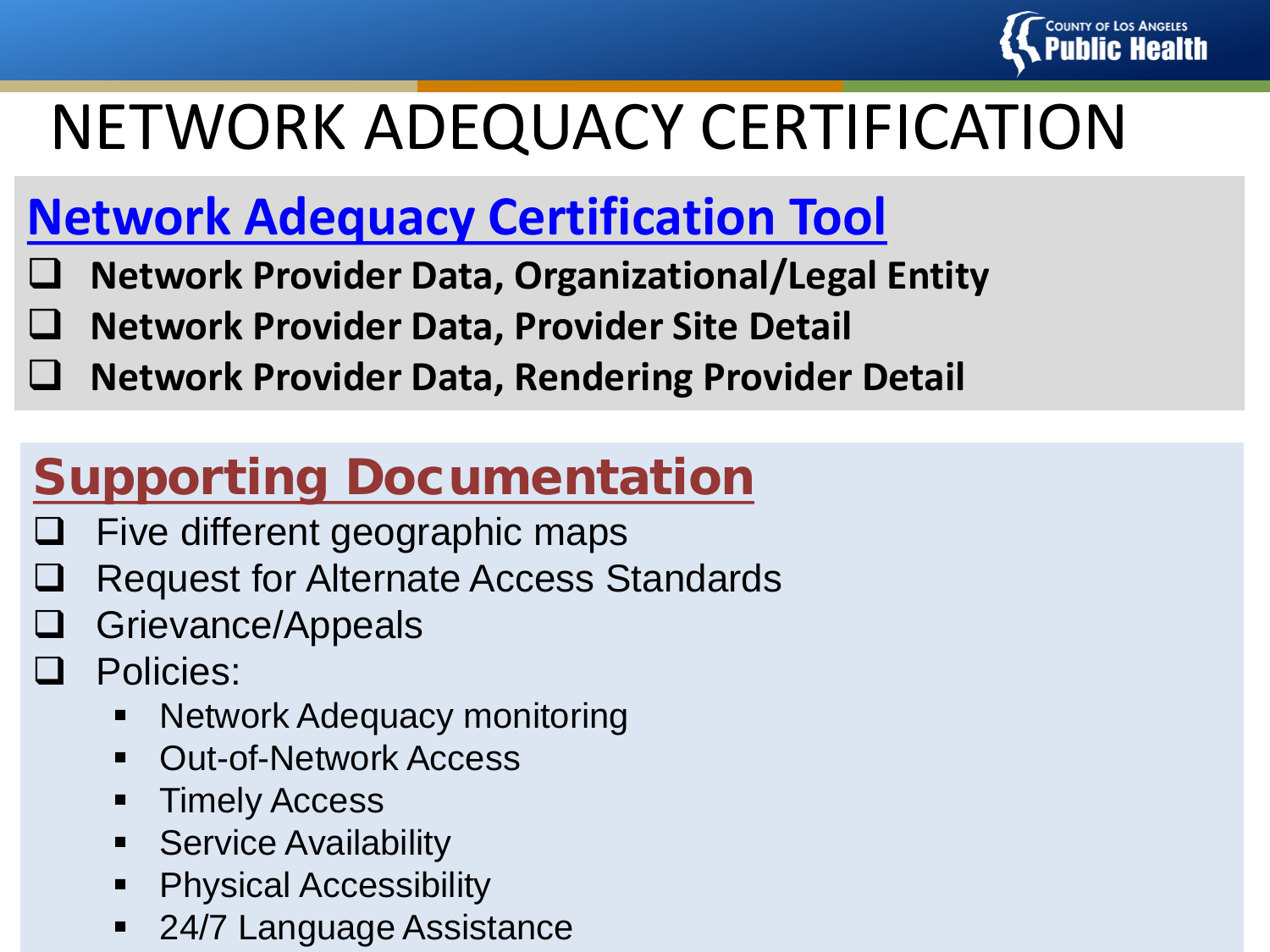

## **Medicaid Managed Care Final Rule**

#### **§438.68 Network adequacy standards**

- Anticipated Medicaid enrollment
- **€** Expected Utilization of services
- Numbers & types (training, experience, and specialization) of practitioners
- $\triangle$  # network providers who are not accepting new START ODS patients
- Geographic location of network providers and START ODS enrollees, considering distance, travel time, the means of transportation ordinarily used by START ODS enrollees
- Ability of network providers to communicate with LEP enrollees in their preferred language
- Ability of network providers to ensure physical access, reasonable accommodations, culturally competent communications, and accessible equipment for Medicaid enrollees with physical or mental disabilities.
- Availability of triage lines or screening systems, as well as the use of telemedicine, e-visits, and/or other evolving and innovative technological solutions.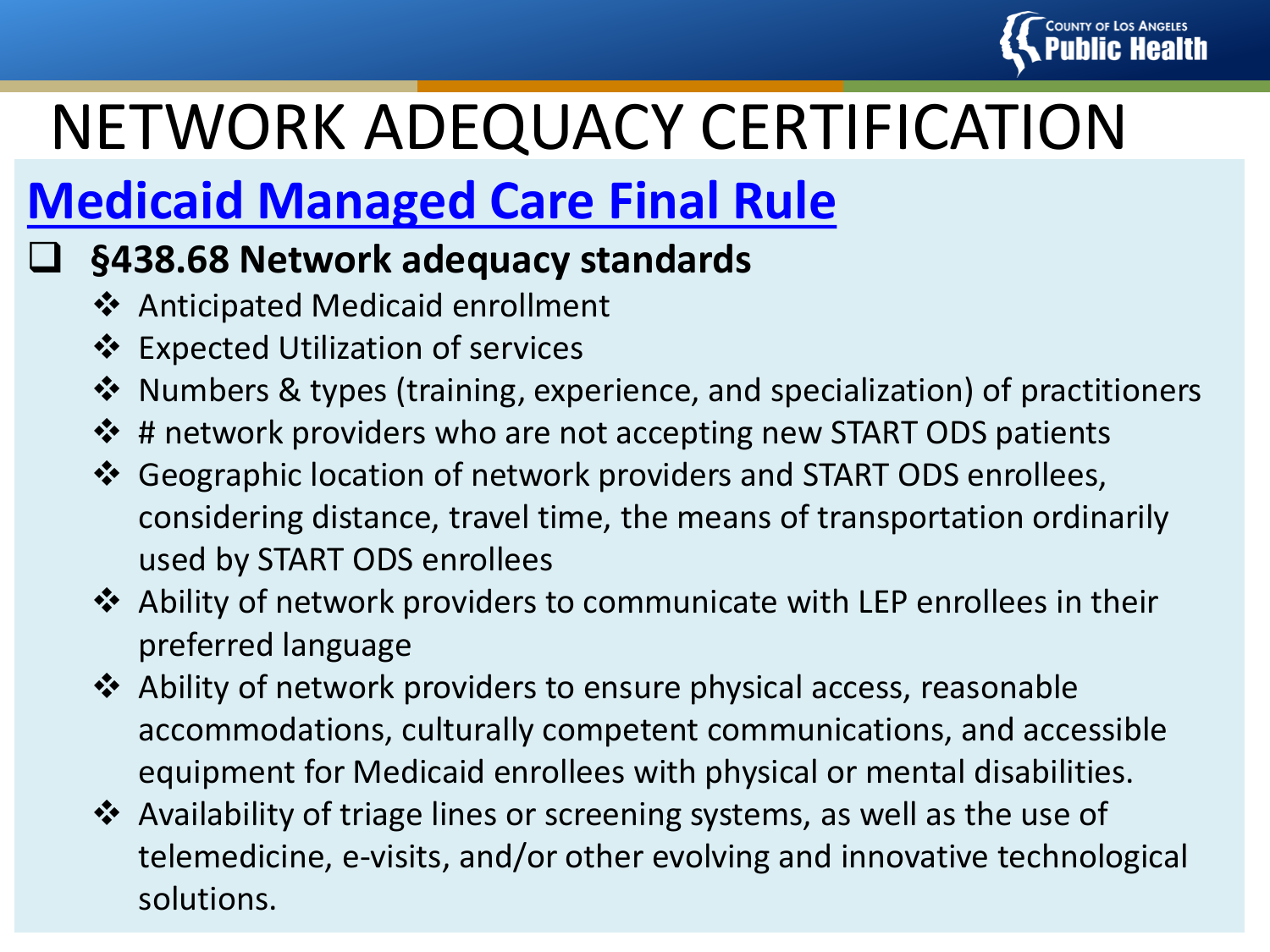

## **Medicaid Managed Care Final Rule**

#### **§ 438.206 Availability of services**

- START ODS must maintain a sufficient network of appropriate providers to ensure access to services, including those with LEP or disabilities
- Provides direct access to a women's health specialist for PPW
- Ensures a second opinion from a network provider is provided, at no cost
- Provide out of network services if unable to offer necessary SUD service
- Demonstrates and ensure that its network providers are credentialed
- Meet and require its providers to meet State standards for timely access to care and services, taking into account the urgency of the need for services
- Ensure that the network providers offer hours of operation
- Make services included in the contract available 24 hours a day, 7 days a week, when medically necessary
- Establish mechanisms to ensure compliance by network providers
- Monitor network providers regularly to determine compliance
- $\cdot$  Take corrective action when there is a failure to comply
- Promote delivery of cultural/linguistic relevant and accessible services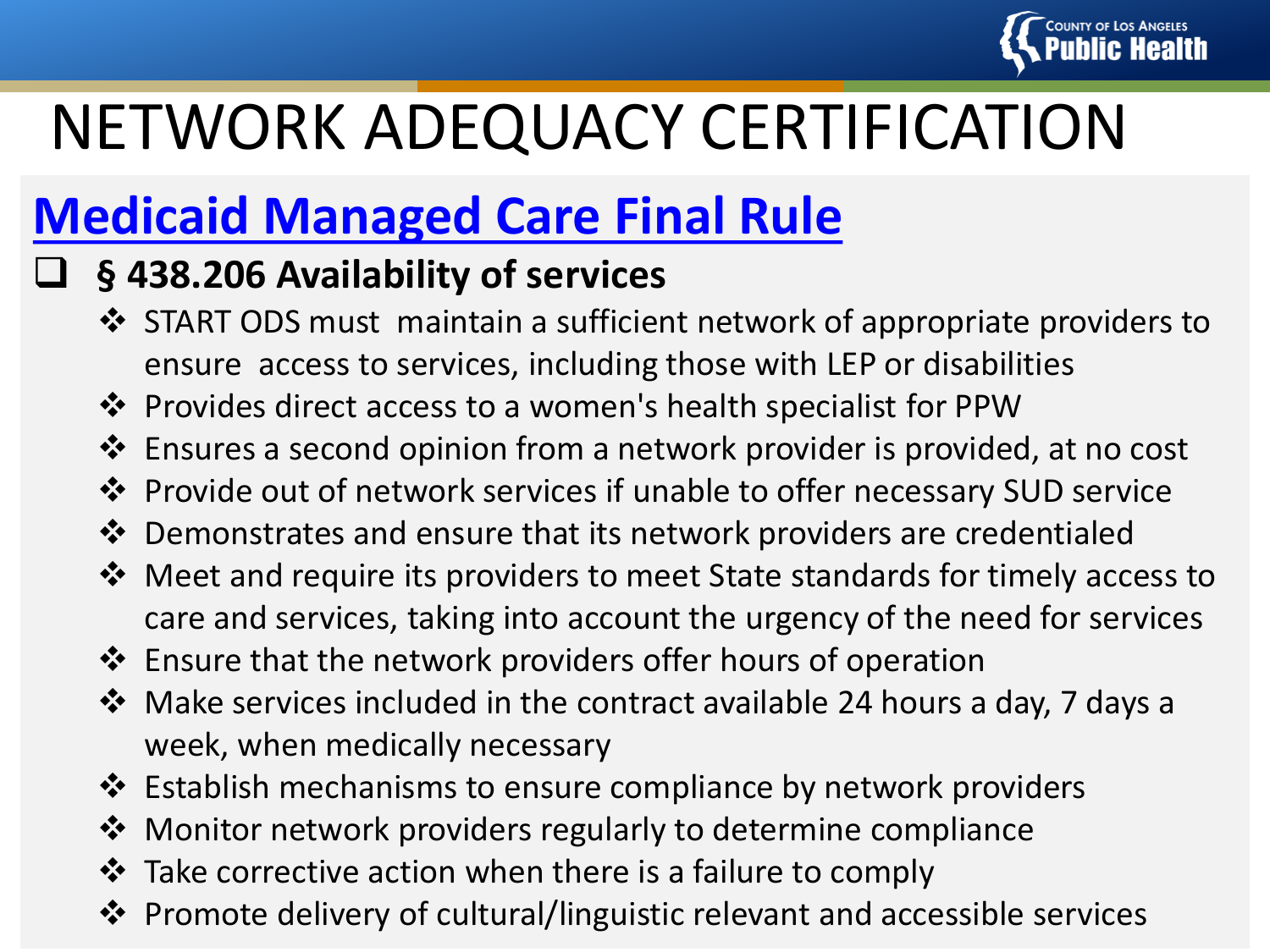

## **Medicaid Managed Care Final Rule**

#### **§438.207 -Assurances of adequate capacity and services**

- Provide supporting documentation that demonstrates it has the capacity to serve the expected enrollment in its service area
- Maintain an appropriate range of services for the anticipated number of enrollees
- Maintain a network of providers that is sufficient in number, mix, and geographic distribution to meet the needs of the anticipated number of enrollees in the service area.
- **\*** Provide relevant information on at least an annual basis or more frequently whenever there is a significant change (e.g. benefits, geographic area, composition of provider network)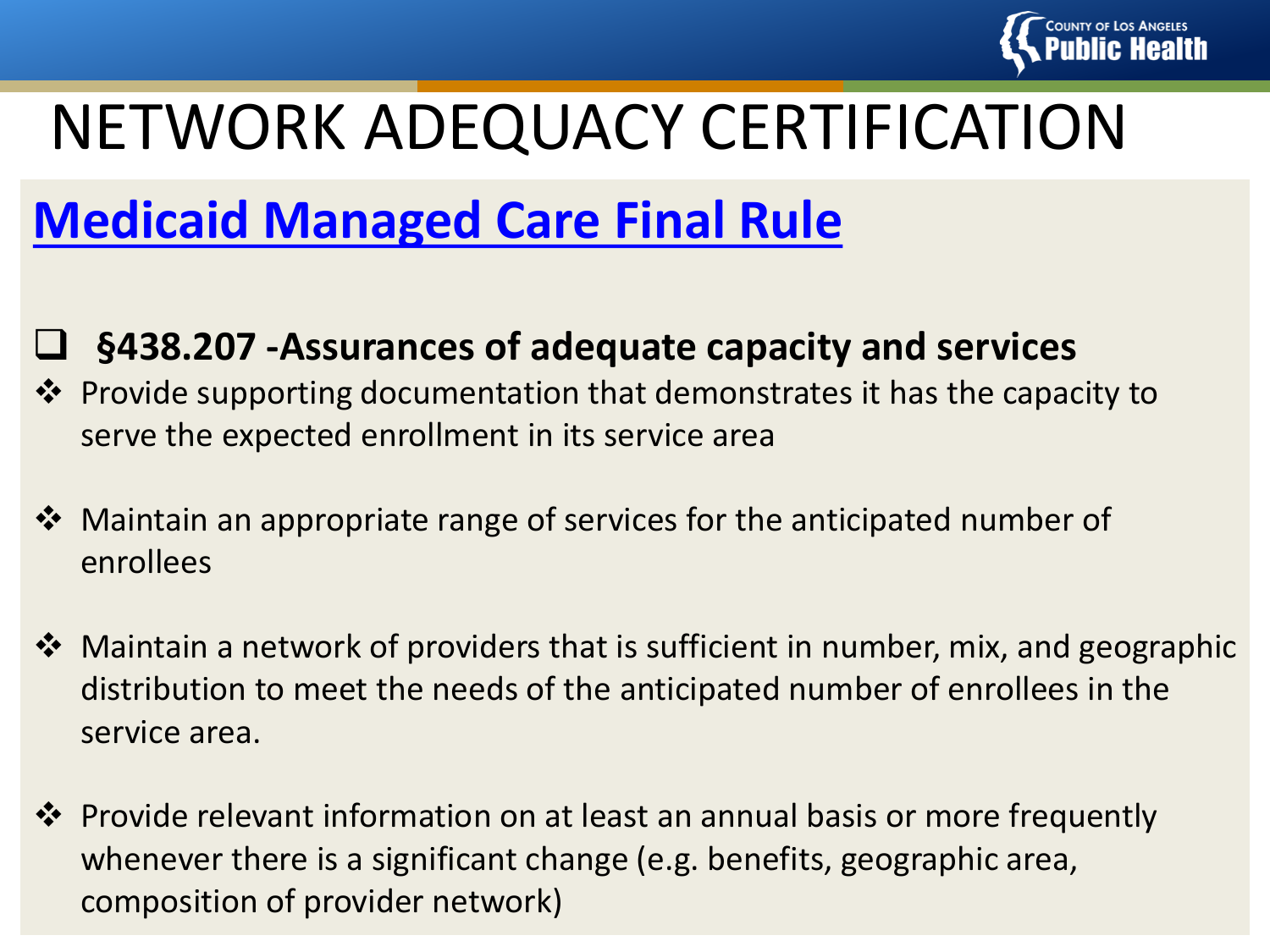

## **Where Do We Go From Here?** NETWORK ADEQUACY CERTIFICATION



- **☆ Advance Notice**
- ❖ Using Sage Data
- Develop user-friendly database
- **❖ Regular communication**
- ❖ Listening Sessions/ **Workgroups**
- **☆** Training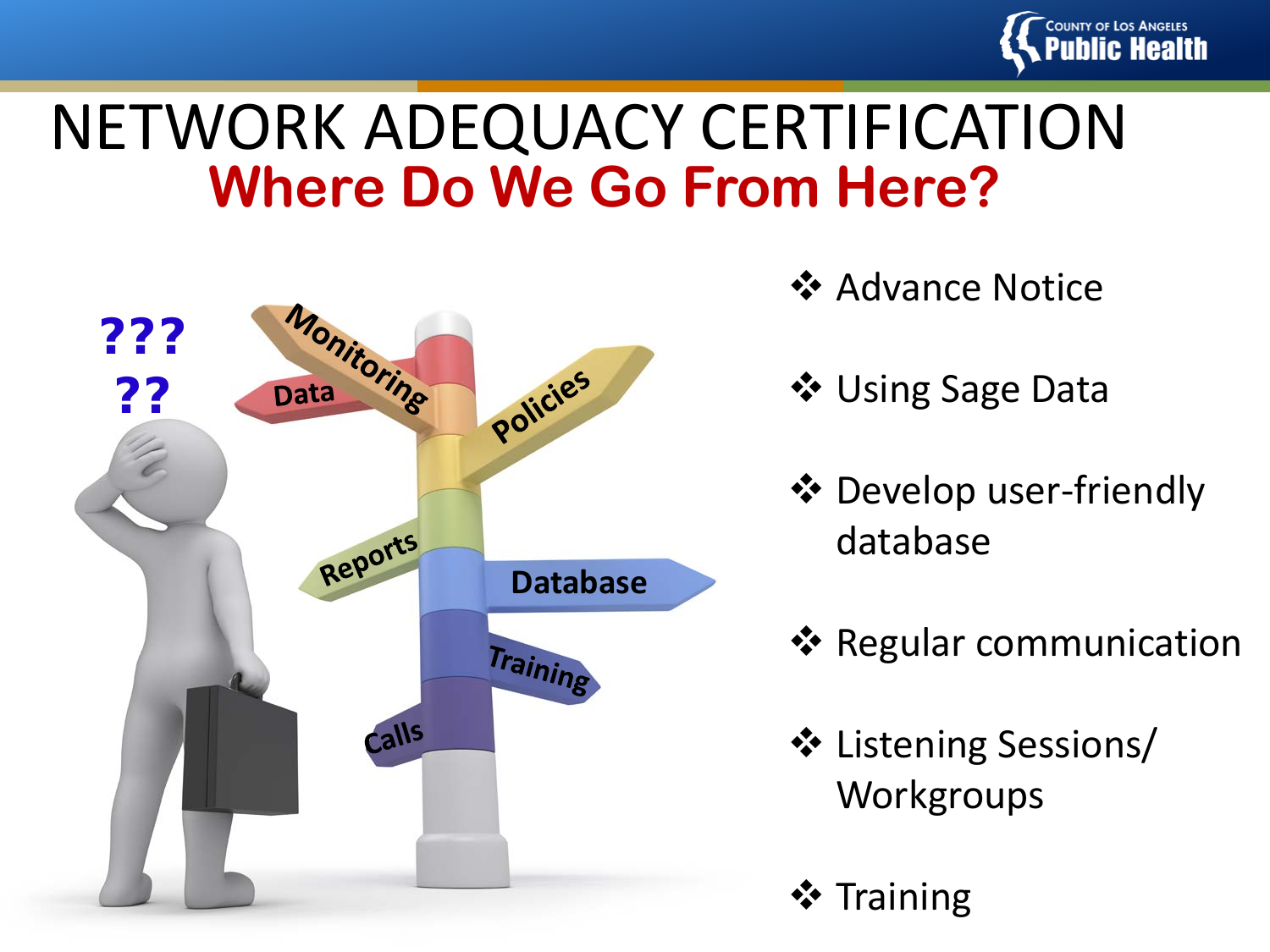

# IMPROVING ACCESS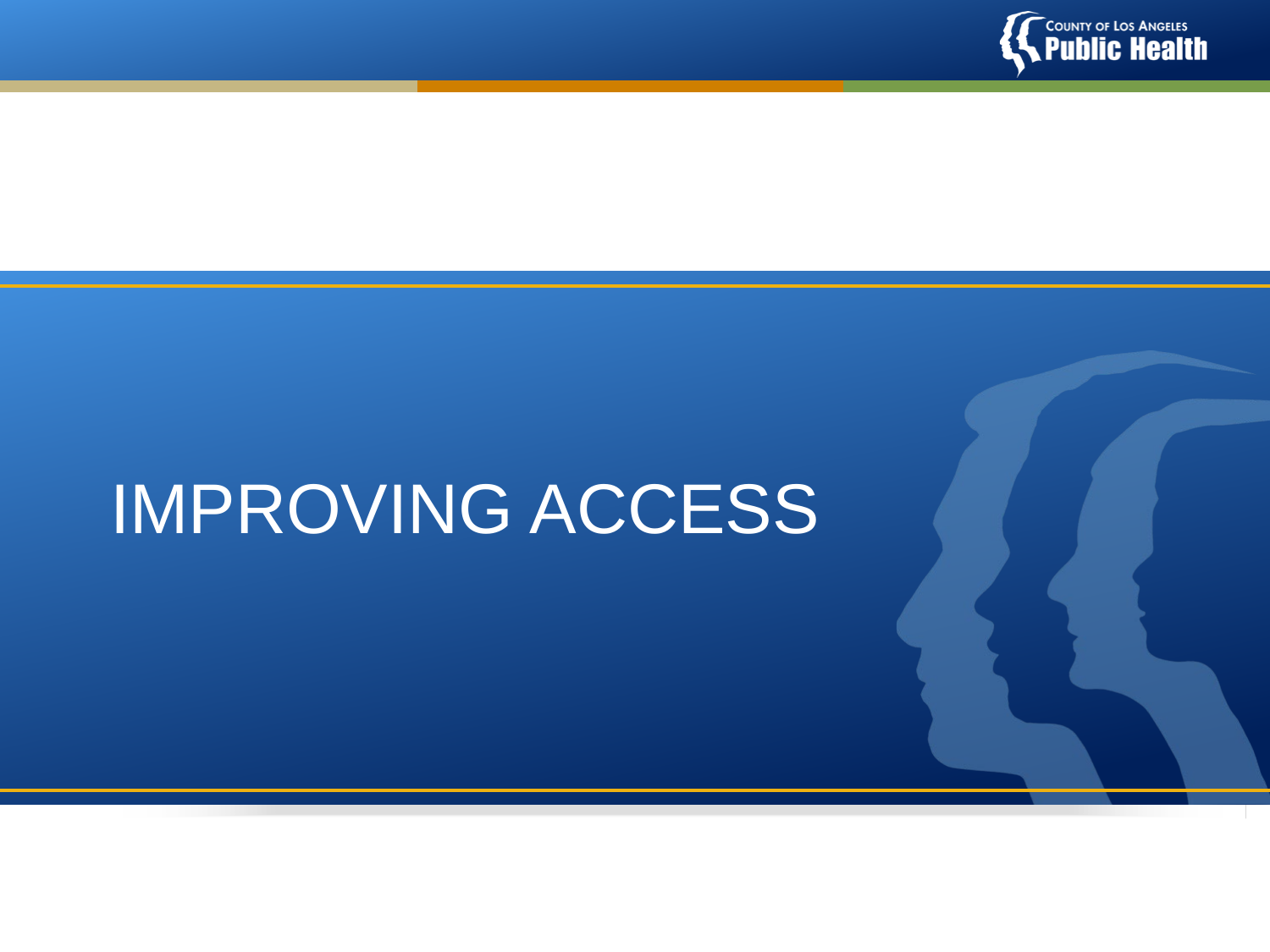

## **IMPROVING ACCESS** *TIMELY ACCESS STANDARDS REMINDERS*

- **Timely Access Standards (**Provider Manual page 35-36**):**
	- $\triangleright$  Screening for Provisional LOC date of first contact
	- $\triangleright$  Appointment scheduled ASAP & no later than 3 days of referral
	- $\triangleright$  Face-to-face (F2F) appointment 10 business days of request; 3 days for OTP
	- $\triangleright$  Services provided within 30 minutes or 15 miles of patient residence, unless patient has special preference

#### • **Expectations/Provider Responsibilities**

- Ensure all direct service/intake staff **UNDERSTAND** timely access requirements
- Schedule appointments by timely access and time/distance standards **OR** connect patient w/another provider if LOC is not offered or no slots/beds available within 48 hours (**NO WAITLIST ARE ALLOWED**).
- Enter the **date of request/referral and date of first F2F appointment** into the relevant data fields in the California Outcomes Measurement System (CalOMS).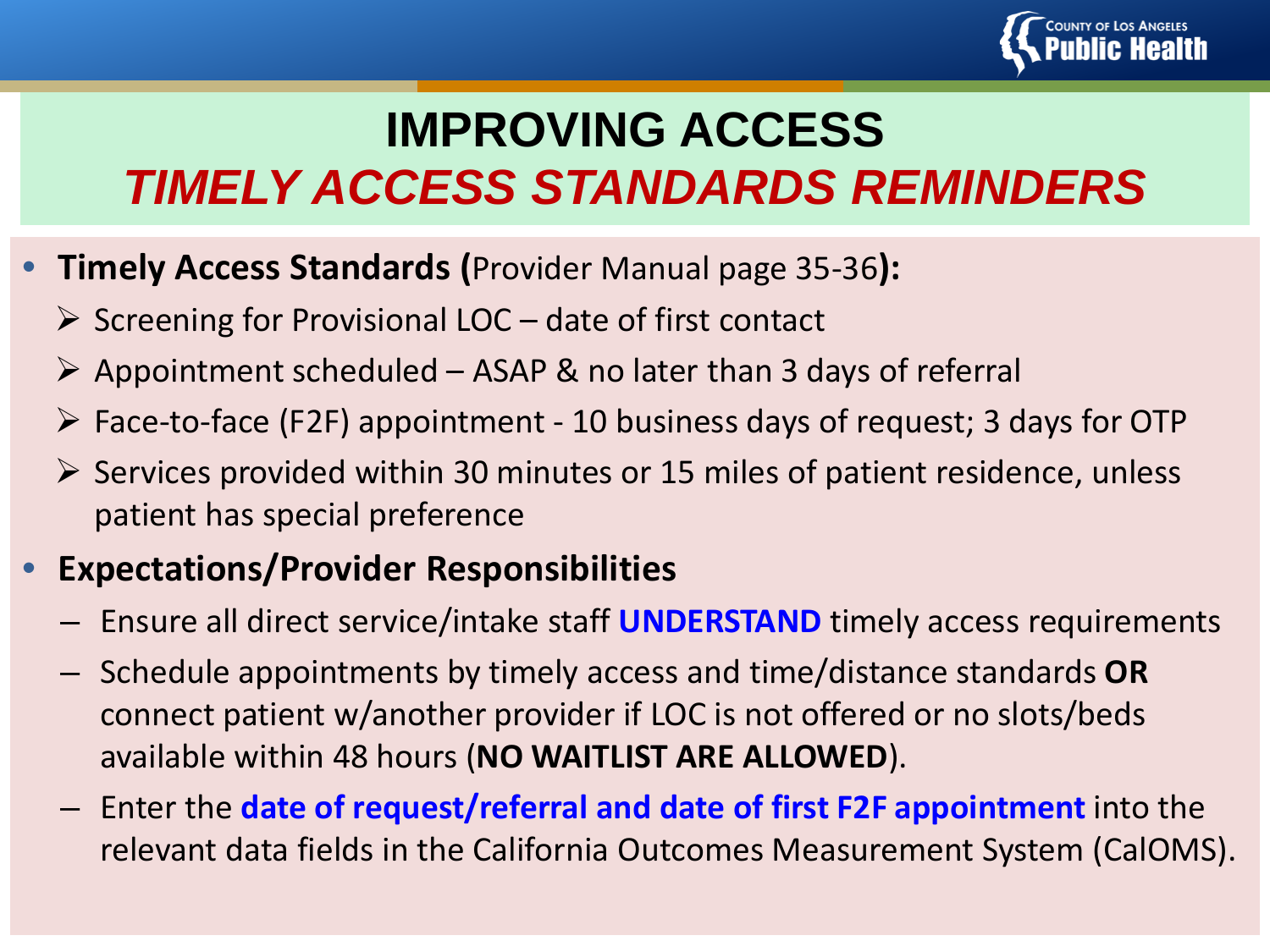

## **IMPROVING ACCESS:** *AVAILABILITY OF SERVICES REMINDERS*

#### • **Availability of Service Standards:**

- **Services Hours** (Provider Manual page 37)
	- ₋ Outpatient/Intensive Outpatient: Evening hours 2 days/week & 1 weekend
	- ₋ Residential and Withdrawal Management: 24 hours a day, 7 days a week
	- ₋ Opioid Treatment: Five days a week, incl. eight hours on weekends
- **Pregnant and Parenting Women** (Provider Manual page 125)
	- ₋ Ensure direct access to a women's health specialist for covered services necessary to provide women's routine and preventive health care.
- **Cultural Competence and Accessibility** (Provider Manual page 92 and SAPC Bulletin 18-03)
	- ₋ Access to culturally & linguistically competent services, incl. provision of patient informing materials or documents requiring signature in PL.
	- ₋ Physical access, reasonable accommodations, and accessible equipment for patients with physical, sensory or mental disabilities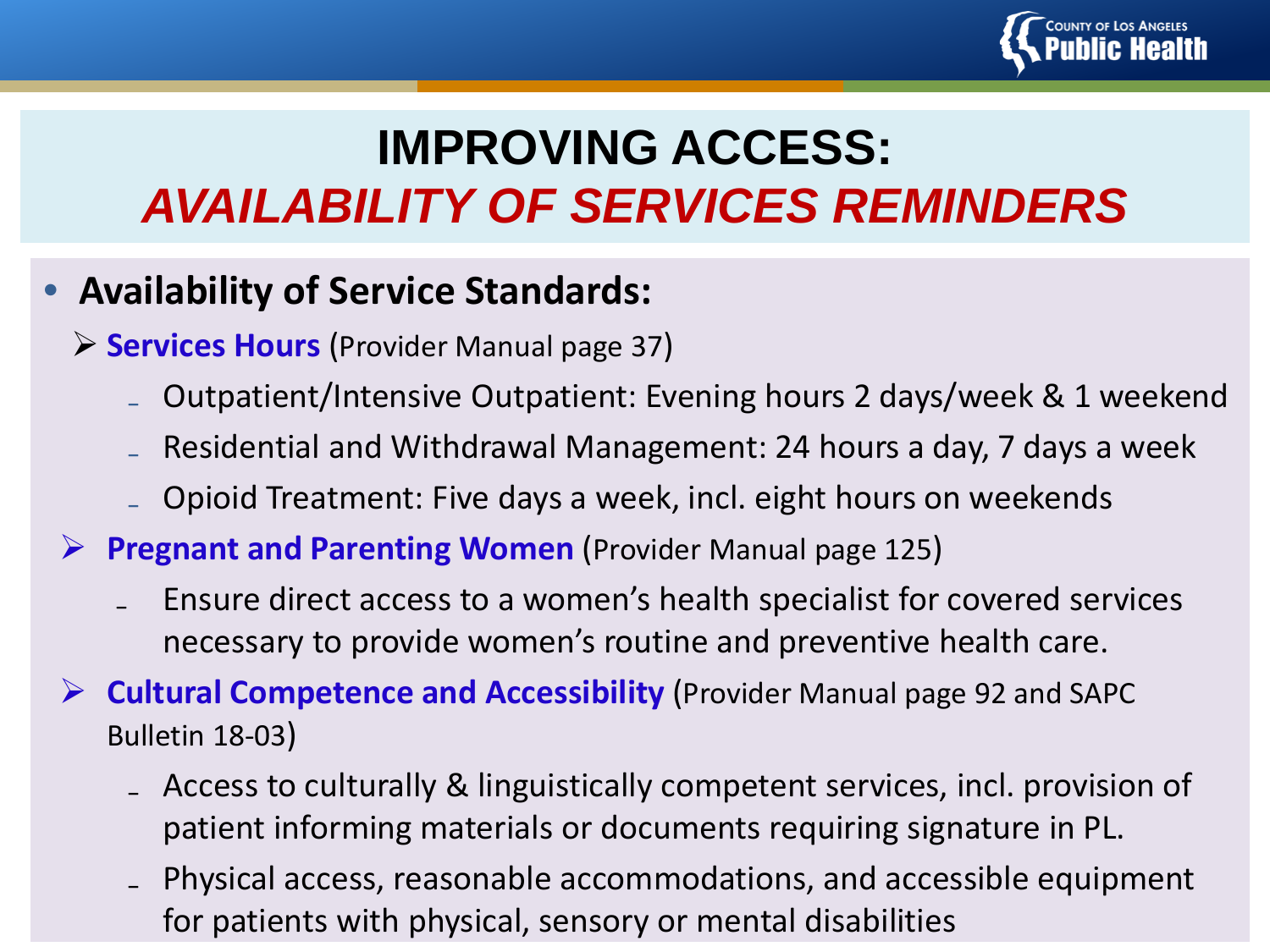

### **IMPROVING ACCESS:** *AVAILABILITY OF SERVICES REMINDERS*

- **Patient Handbooks MUST be provided within 5 Days of First Service:**
	- $\triangleright$  Provide a printed copy or send to the patient's mailing address; OR
	- $\triangleright$  Send to patient via e-mail (with e-communication consent); OR
	- $\triangleright$  Direct the patient to the County's website for viewing or post on the agency's website.
	- Available at:<http://publichealth.lacounty.gov/sapc/PatientPublic.htm>

#### **Translated into the Following Languages**

| Arabic                     | Armenian                  | Cambod  |
|----------------------------|---------------------------|---------|
| <b>Chinese Traditional</b> | <b>Chinese Simplified</b> | Farsi   |
| Hmong                      | Korean                    | Russian |
| Spanish                    | Tagalog                   | Vietnam |

Cambodian/Khmer Vietnamese

• **Providers MUST document receipt using the Patient Handbook Summary.** Available at: [http://publichealth.lacounty.gov/sapc/NetworkProviders/ClinicalForms/TS/P](http://publichealth.lacounty.gov/sapc/NetworkProviders/ClinicalForms/TS/PatientHandbookSummary.pdf) atientHandbookSummary.pdf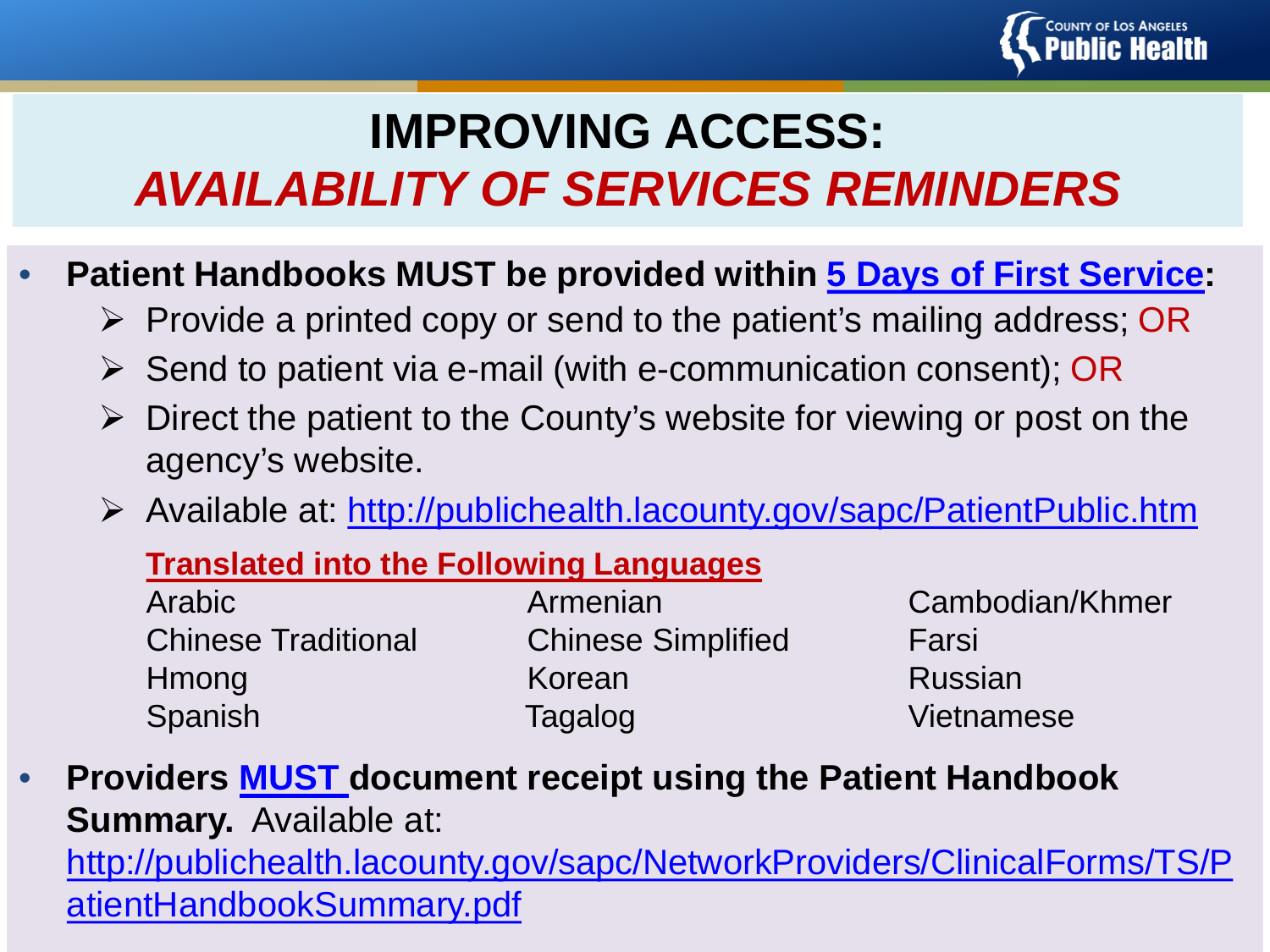

### **IMPROVING ACCESS:** *OUT-OF-COUNTY FACILITIES REMINDER*

- **SAPC Contracted Providers that operate DMCcertified sites in neighboring counties:**
	- May use that facility (ies) to deliver services to eligible LAC beneficiaries
	- Provide services in accordance with the Provider Manual
	- Obtain pre-approval from SAPC before providing services
	- Facilities must meet all certification and/or licensing requirements
- See SAPC Bulletin 18-04 for more detailed information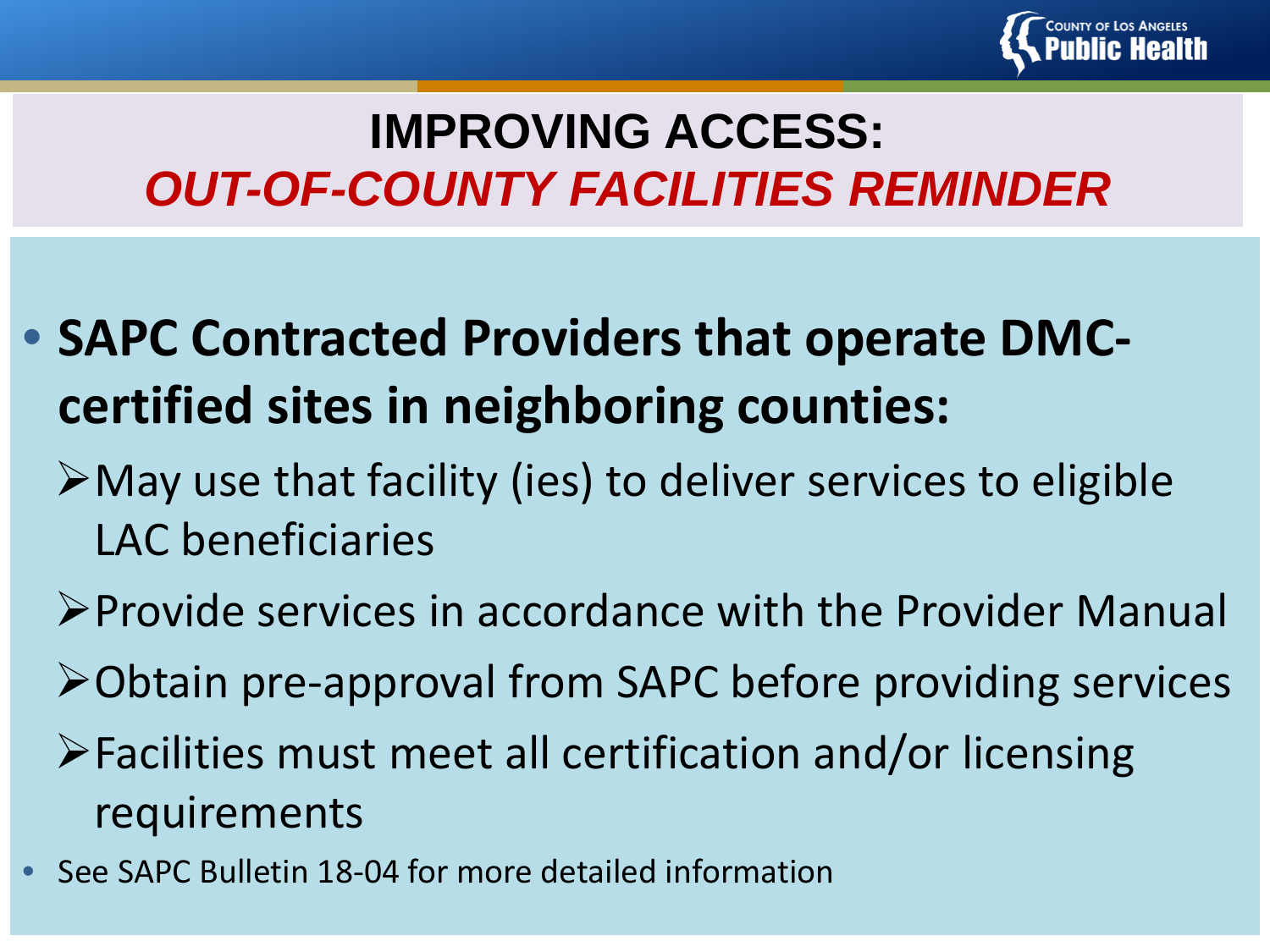

## **IMPROVING ACCESS:** *GRIEVANCE/COMPLAINT/APPEAL REMINDER*

- **Complaints/Grievances/Appeals:**
	- Providers are required to **post** complaint process in conspicuous locations (easily visible by public)
	- Complaint forms MUST be available to patients without having to verbal request it (e.g. reception desk, intake area, group room)
		- SAPC will provide hard copy of complaint/appeal forms
		- Forms will also be available on SAPC website (incl. translations)
	- ▶ Notice of Adverse Benefit Determination
		- ₋ SAPC responsibilities as the SUD Specialty Managed Care Plan
		- ₋ Provider responsibilities as the care provider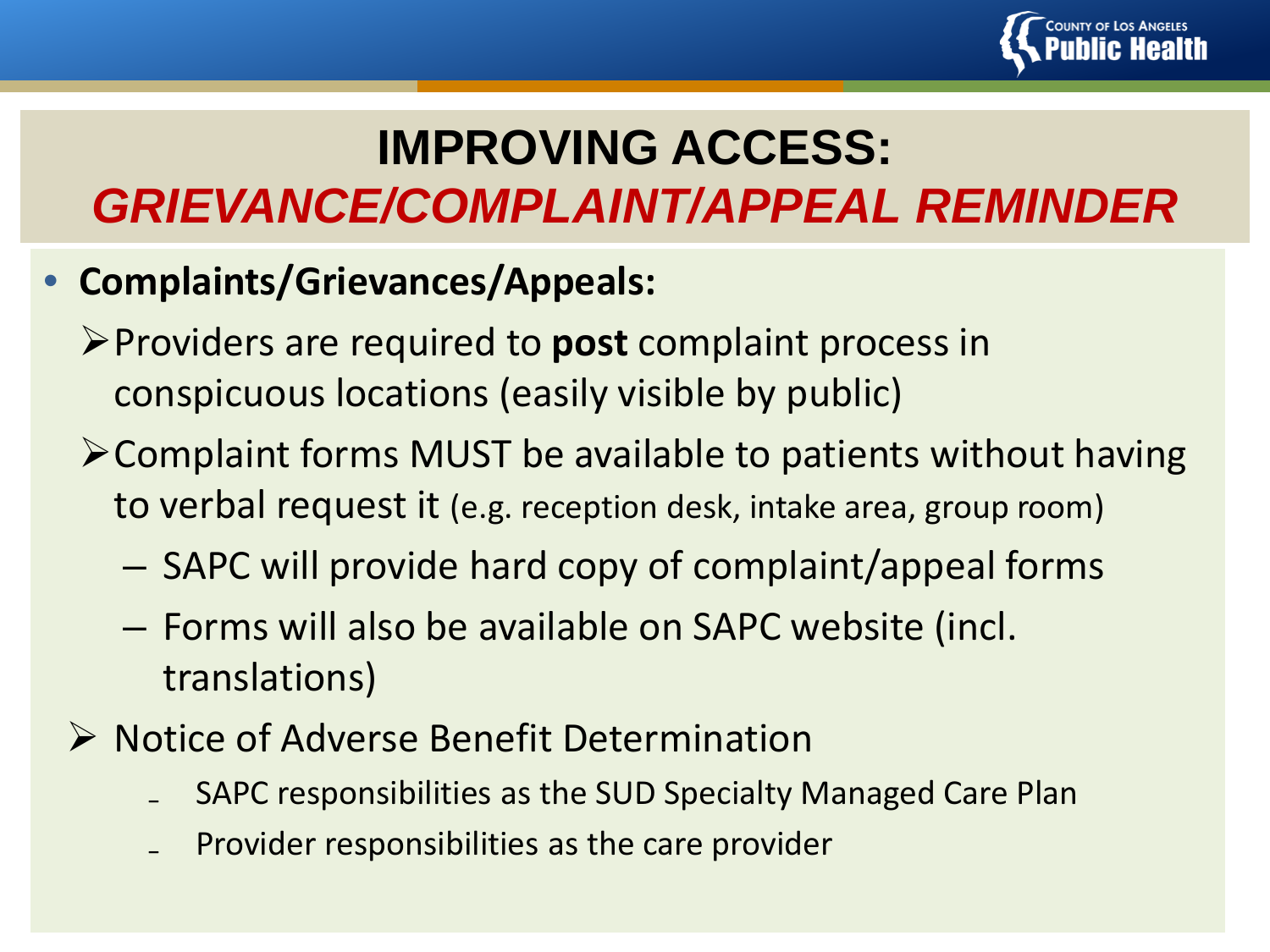

### **IMPROVING ACCESS:** *Service and Bed Availability Tool*

#### • **Intake Availability Calculator**:

- It is essential that SASH/CENS have access to intake availability for all LOC
- SAPC developing "*intake availability calculator*" to obtain information on real time intake availability (incl. # of staff, existing intake appointments, etc.)
- SAPC will conduct a webinar on the "*intake availability calculator*" in June
- Participation in the webinar is MANDATORY for all intake staff and/or those responsible for daily SBAT updates
- More information provided at the next Treatment Provider Meeting

#### • **SBAT REMINDERS:**

- ₋ We continue to get notifications that providers are not answering calls or have full voicemails when SASH/CENS or the public attempt to refer
- ₋ Providers are expected to have staff available to answer calls during **business and intake** hours listed on the SBAT (incl. **lunch hours**)
- Update the SBAT on a daily basis